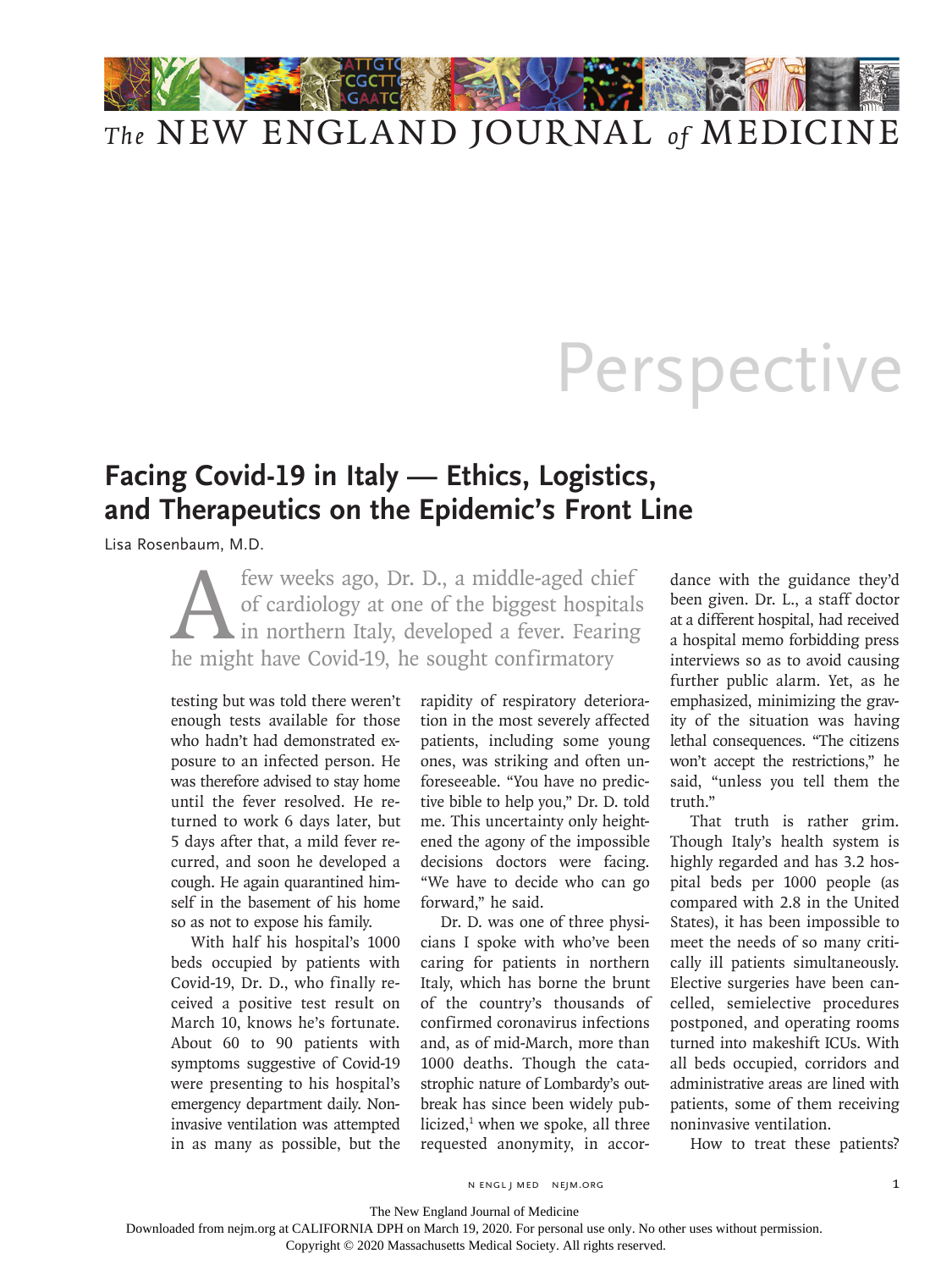Beyond the ventilatory support for the severe interstitial pneumonias that develop, therapy is empirical, though lopinavir–ritonavir, chloroquine, and sometimes high-dose steroids are all being tried.

And how to care for patients presenting with unrelated illnesses? Though hospitals are attempting to create Covid-19 units, it's been difficult to protect other patients from exposure. Dr. D. told me, for instance, that at least five patients who'd been admitted to his hospital for myocardial infarction were presumed to have been infected with Covid-19 while hospitalized.

If protecting patients is difficult, so is protecting health care workers, including nurses, respiratory therapists, and those tasked to clean the rooms between patients. When we spoke, Dr. D. was one of six physicians in his division to have suspected Covid-19 infection. Given testing lags and the proportion of infected people who remain asymptomatic, it's too soon to know the rate of infection among caregivers. And it is precisely these circumstances that make infection control so difficult. "The infection is everywhere in the hospital," Dr. D. told me. "Although you wear protective gear and do the best you can, you cannot control it."

The challenge, he suggested, had less to do with caring for patients with Covid-19–related critical illness, in whose rooms clinicians are shielded in protective gear, than with caregivers' many other daily activities: touching computers, riding elevators, seeing outpatients, eating lunch. Mandatory quarantine of infected workers, even those with mild illness, seems critical to infection control. But not all caregivers are equally vulnerable to severe illness,

and workforce shortages will have to be managed somehow. One junior attending, Dr. S., told me that at his hospital young physicians were on the front lines, signing up for extra shifts and working outside their specialties. Nevertheless, he describes an eagerness among his senior colleagues to step up. "You can see the fear in their eyes," he said, "but they want to help."

Whatever fears these caregivers may harbor about their own health, what they seemed to find far more unbearable was watching people die because resource constraints limited the availability of ventilatory support. So aversive was this rationing that they hesitated to describe how these decisions were being made. Dr. S. offered a hypothetical scenario involving two patients with respiratory failure, one 65 and the other 85 with coexisting conditions. With only one ventilator, you intubate the 65-year-old. Dr. D. told me his hospital was also considering, in addition to the number of comorbidities, the severity of respiratory failure and probability of surviving prolonged intubation, aiming to dedicate its limited resources to those who both stand to benefit most and have the highest chance of surviving.

But though approaches vary even within a single hospital, I sensed that age was often given the most weight. I heard one story, for instance, about an 80-year-old who was "perfect physically" until he developed Covid-19–related respiratory failure. He died because mechanical ventilation could not be offered. Though Lombardy's richly resourced health care system has expanded critical care capacity as much as possible, there simply were not enough ventilators for all patients who needed them. "There is no way to find an exception," Dr. L. told me. "We have to decide who must die and whom we shall keep alive."

Contributing to the resource scarcity is the prolonged intubation many of these patients require as they recover from pneumonia — often 15 to 20 days of mechanical ventilation, with several hours spent in the prone position and then, typically, a very slow weaning. In the midst of the outbreak's peak in northern Italy, as physicians struggled to wean patients off ventilators while others developed severe respiratory decompensation, hospitals had to lower the age cutoff — from 80 to 75 at one hospital, for instance. Though the physicians I spoke with were clearly not responsible for the crisis in capacity, all seemed exquisitely uncomfortable when asked to describe how these rationing decisions were being made. My questions were met with silence — or the exhortation to focus solely on the need for prevention and social distancing. When I pressed Dr. S., for instance, about whether age-based cutoffs were being used to allocate ventilators, he eventually admitted how ashamed he was to talk about it. "This is not a nice thing to say," he told me. "You will just scare a lot of people."

Dr. S. was hardly alone. The agony of these decisions prompted several of the region's physicians to seek ethical counsel. In response, the Italian College of Anesthesia, Analgesia, Resuscitation, and Intensive Care (SIAARTI) issued recommendations under the direction of Marco Vergano, an anesthesiologist and chair of the SIAARTI's Ethics Section.<sup>2</sup> Vergano, who worked on the recommendations between caring for critically ill patients in the ICU, said that the committee urged "clinical reasonableness" as well

n engl j med nejm.org

Copyright © 2020 Massachusetts Medical Society. All rights reserved.